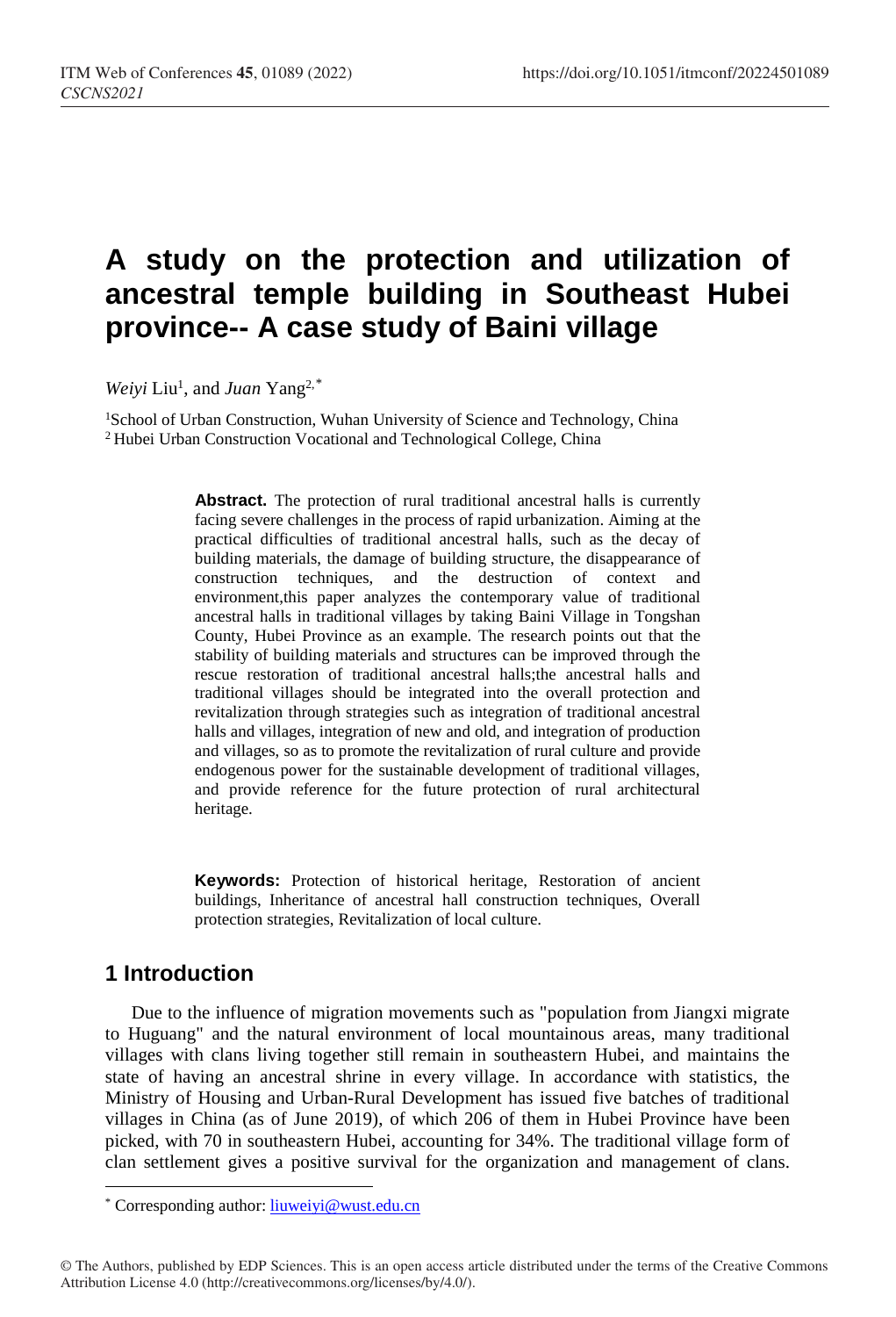Meanwhile, as a medium to sustain such family ties, the ancestral shrine represents a notable position in the traditional village and performs an influential role in its spatial evolution. As a result, ancestral shrines have turned into the carriers of families' traditional cultural concepts and organizational structures in southeastern Hubei.

Taking Baini Village in Tongshan County as a case, this article discovers the contemporary value of preserving and revitalizing the traditional villages' ancestral shrines given the real dilemmas of "preservation extinction" and "constructive destruction" encountered by traditional villages. Furthermore, this paper combines the ancestral shrines and traditional villages into a holistic conservation system to present references for revitalizing rural culture and the sustainable development of traditional villages.

# **2 Judgment of the value of ancestral shrines in traditional villages**

Rural revitalization is a systematic program, which comprises industrial revitalization, talent revitalization, cultural revitalization, ecological revitalization, and organizational revitalization. "Rural revitalization requires both shaping and casting the soul." Rural revitalization means revitalizing the culture of the countryside. Xi Jinping mentioned, "We should promote the revitalization of rural culture, improve the ideological and moral construction and public culture in rural areas. Using the core socialist values as the leader, profoundly excavate the ideology, humanistic spirit, and moral code held in the great traditional farming culture. Cultivate talents to tap into the local culture, and develop the main theme and the righteousness of society. Nurture a civilized rural atmosphere, a harmonious family atmosphere, and simple folk customs, enhance the spiritual outlook of farmers, improve the civilized level of rural society, and make the countryside glow with a new atmosphere of civilization." The ancestral shrines in traditional villages reveal their value in two levels: space and culture. In the current context of rural revitalization, ancestral shrines present an irreplaceable position in the continuation of the cultural lineage of traditional villages, the creation of public space, the activation of social relations, and the inheritance of local culture.

#### **2.1 Spatial value: the multi-functional place to unite local communities**

As the spatial center of the traditional village, the spatial value of the ancestral shrine in the traditional village is mostly indicated in the spatial layout, architectural order and structure, and use functions. With the traditional ancestral shrine as the essence, the characteristic village bay is arranged, and the overall accessibility is enhanced by the well-connected streets and alleys, hence creating a tight and precise spatial layout of the village. The huge multi-functional space presents a strong and ritualistic architectural order for the gathering of the community. In the meantime, the rustic but fine architectural construction, full of folk wisdom, brings out the solemn gathering atmosphere.

Ancestral shrines symbolize patriarchal organization, the family's political, economic, cultural, and ceremonial center, and the grassroots organization and multi-functional public area of patriarchal society. The most basic function is to implement a place of worship for the residents. At the same time, it is also a social venue for important activities, such as weddings and funerals, rewards and punishments for clan members, annual performances, genealogical revision, as well as a council hall and hospitality for guests. Moreover, it has the function of rewarding, punishing, and educating the clansmen. Therefore, all affairs related to the clan can be performed in the shrine.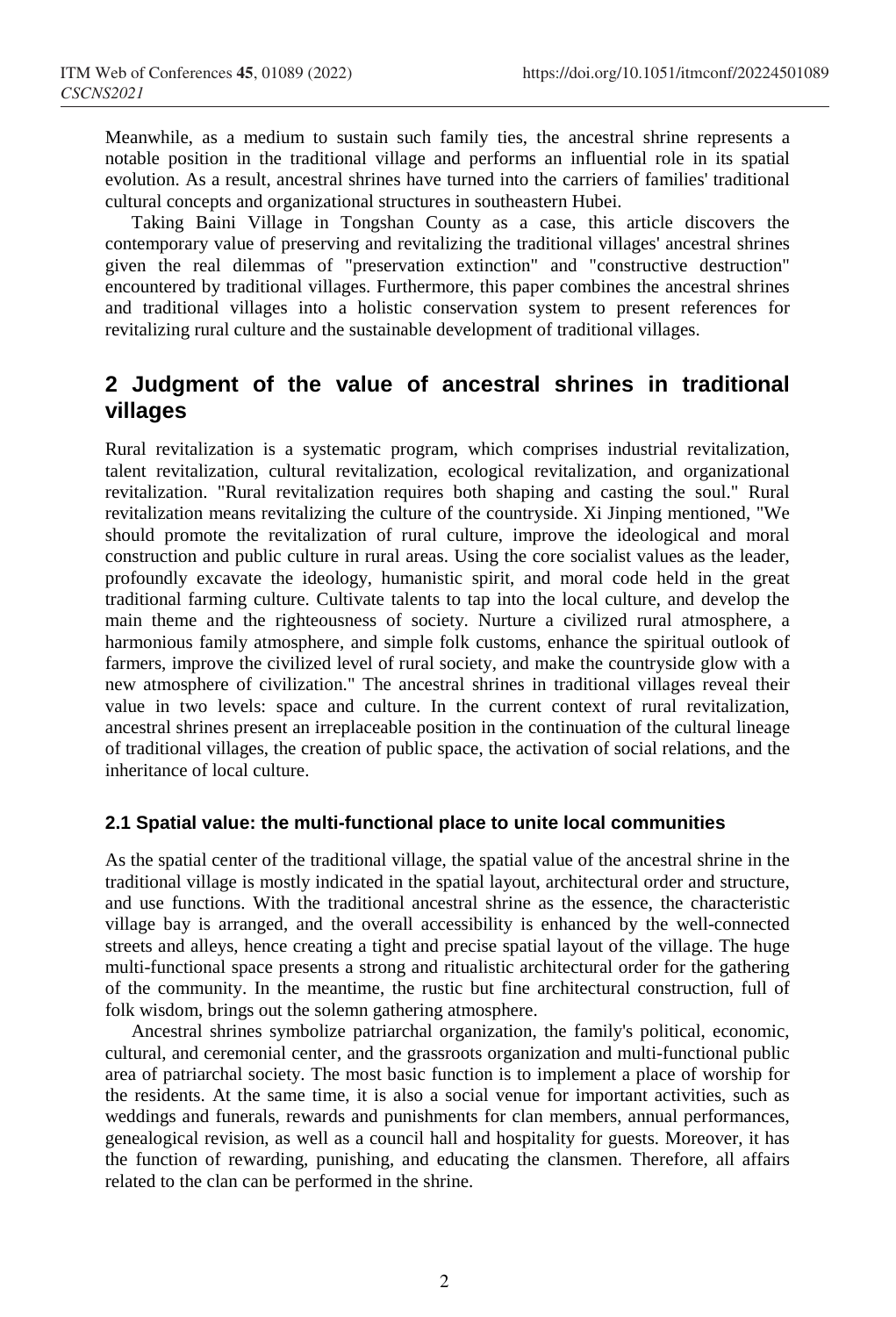As a link of blood relations, the ancestral shrine is the major place for rituals and clan activities. Thus, it ties the clan unitedly and stimulates the sense of clan community among the village and clan relatives so that the clan's descendants can stay in harmony and friendship with each other. In rituals, people seek spiritual support. By cherishing their ancestors and tracing their origins, they strengthen their blood ties, which inspires a sense of belonging and identification with the clan as a social group. The rituals allow the clan members to identify themselves with their ancestors, obtain a sense of existence, and integrate mentally into the clan.

Apart from the rituals, the ancestral shrine also serves as a place for a wide range of activities. It is the political center of the clan, as well as the cultural and recreational center of the clan; therefore, people's lives are intimately connected with it. Blood relations, marriage relations, and friendships are the main social relations of people, and mutual care and assistance among members of the same clan, relatives, and friends are the principal means of interaction. In the ancestral shrine, people can hold a wide range of activities such as weddings, funerals, and birthdays and in the ancestral shrine during festive seasons, such as Spring Festival, Qingming Festival, Winter Solstice Mid-Autumn Festival, etc. These types of interesting clan activities enhance communication and care among people and simultaneously satisfy people's psychological and spiritual needs, promote the harmony of the clan, and increase the cohesion and centripetal force of the clan.

#### **2.2 Cultural value: the "living fossil" of rural history and culture**

Culture is the soul of a country and a nation, and it is also the source of the continuity and perpetual vitality of traditional villages. In conventional villages, ancestral shrines are prosperous in philosophical ideas and moral concepts and are the root of outstanding Chinese traditional culture and socialist core values. It still has the features of uniting local communities and societies and transmitting traditional rural culture. Additionally, it can present the spiritual impetus for the revitalization of traditional villages and make them flourish. The inheritance of clan culture is helpful to the development and improvement of the great culture of the nation. The prosperity of the clan culture shows the reality of social stability and people's happiness from the side.

As a meaningful outcome of traditional family culture in China, the ancestral shrine, under the leadership of socialist core values, has increasingly turned into a nostalgic link and cultural place, embodying our national beliefs and spirit. At the same time, as a historical relic, the construction of ancestral shrines usually integrates the highest level of skills in a certain historical period due to their prominent position in traditional villages. Accordingly, they have a high historical and cultural value and are essential in increasing village self-governance and passing on the excellent Chinese traditional culture in rural revitalization. In addition, it inherits and develops the contemporary cultural value of the ancestral shrines and makes full use of the spiritual ties of clan shrines to improve people's culture, unite people's hearts, and link people's nostalgia and emotions so that traditional villages can keep their local characteristics in a culturally diversified environment.

## **3 The real dilemma encountered by Baini Village**

#### **3.1 Overview of village circumstances**

Baini Village is placed in the northeast of Tongshan County, in the middle reaches of Fushui Lake. Also, it is 25 kilometers away from the county town and 7 kilometers away from Dafan township. Because of the big highway passing through the village, it is close to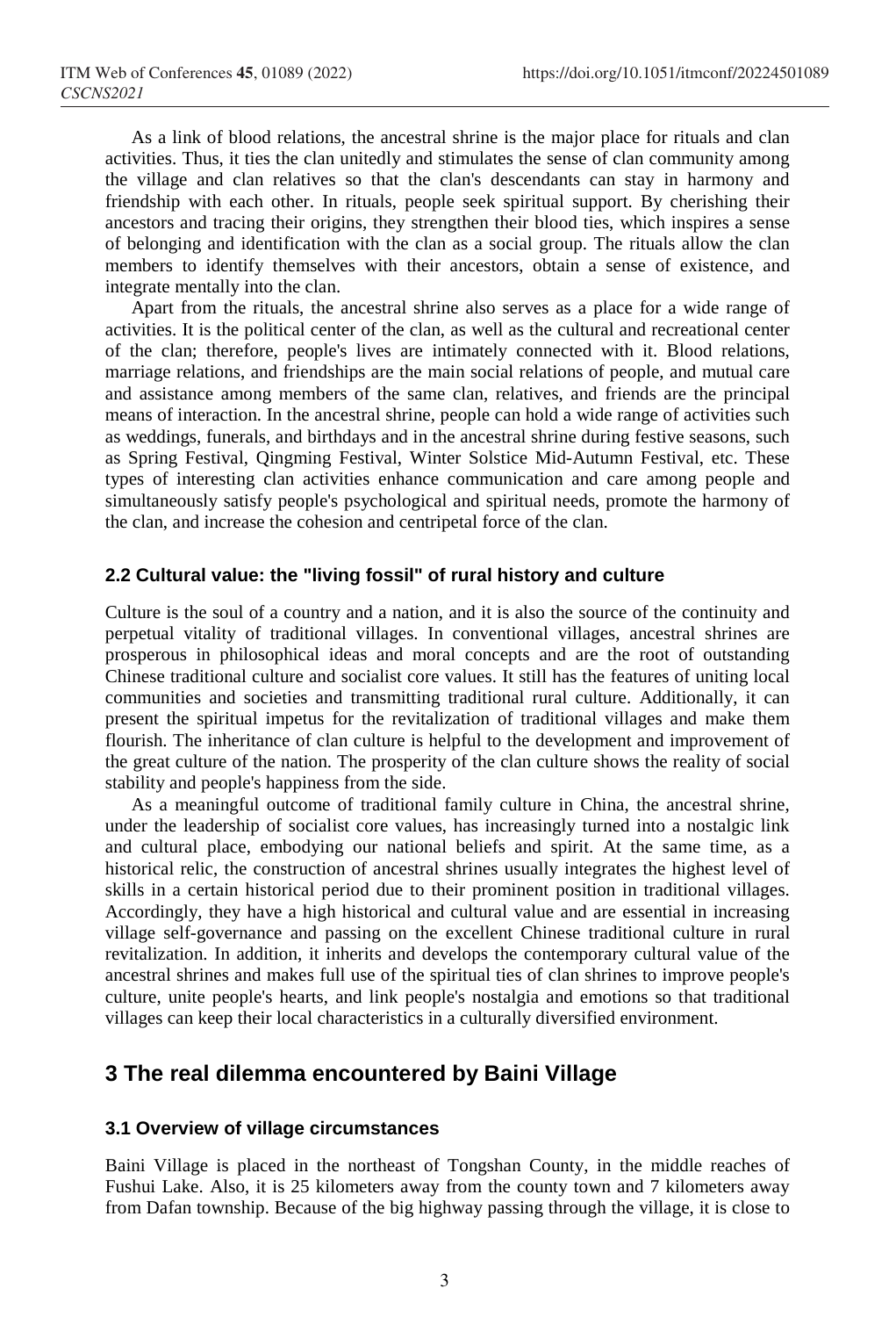the national 4A-level scenic spot of Yinshui Cave and the exit of G56 Hangzhou–Ruili Expressway, so the external transportation is convenient. Several ancient houses and abundant cultural resources in the village, such as Tan Clan Ancestral Shrine, the Revolutionary Site of the Third Red Division, and the Tomb of General Xiao Keyun, are deeply embedded with brilliantly embedded glory red culture. These red cultural resources are of high quantity and quality and have the characteristics of original integrity, which run through the Tongshan Agrarian Revolution and the Anti-Japanese War, and have high historical value and realistic educational value. Concurrently, Tan Clan Ancestral Shrine was recorded as a key cultural relic protection unit in Hubei Province, and Baini Village was chosen as the fifth batch of traditional Chinese villages in 2019.

There are 9 groups of villagers in Baini Village, with 685 households and 2512 people. Most of the young and strong people in the village decide to work in different cities and regions, so the resident population is comparatively small. The village is largely populated by older people, young women, and children, so the phenomenon of land abandonment, population hollowing out, and aging are noticeable. In the procedure of urbanization and rural revitalization, Baini Village is encountering the coexistence of preservation destruction and constructive destruction, population hollowing out, and the idling of ancient residence bases.

## **3.2 Coexistence of preservation destruction and constructive destruction**

Preservation and constructive destruction exist as two opposite concepts, which are remarkably dangerous to traditional villages. The former is to treat traditional villages as cultural relics in the name of conservation and leave them unused and unattended without revitalizing them, resulting in their natural extinction. The latter is to carry out relevant construction in multiple conservation and development, resulting in the environmental destruction of traditional villages.





**Fig. 1.** Photo of damage of ancient building structure.

**Fig. 2.** Photo of damage of ancient building technique.

Even though the current local government has recognized the cultural value of traditional villages, there are still differences in the perception of conservation. It regularly limits the daily use of villagers to reach the goal of conservation, which objectively causes the space to be idle, coupled with notably insufficient maintenance funds, executes the dwellings lack the necessary daily maintenance and do damage. However, the ancestral hall of the Tan Clan belongs to the provincial cultural preservation unit and is crowned as numerous cultural and educational bases. By contrast, its doors are usually closed, and it needs the means of revitalization and utilization, and it fails to play its proper function of community public cultural service, so its traditional clan cultural function is constantly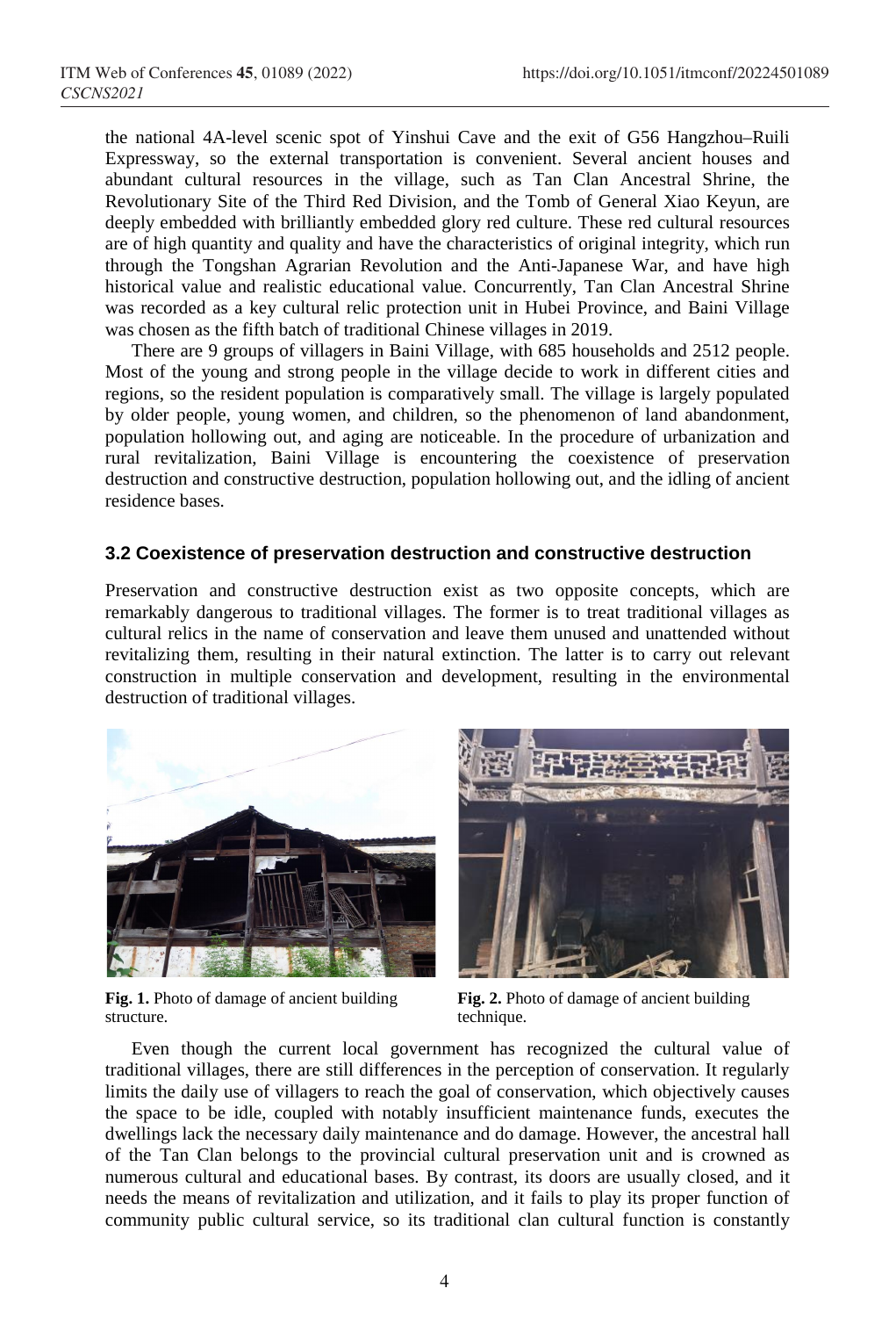replaced or diluted. This kind of preservation destruction further accelerates the overall extinction of the ancestral shrine and the neighboring cultural environment. Once the clan shrine, which represents a vital character in the traditional village, is damaged and no longer affects the daily life of the clansmen, the clansmen will lose their spiritual space, thus surely quickening the extinction of the intangible cultural heritage attached to the ancestral shrine(shown in photo 1and 2).

The construction of gorgeous countryside has produced great opportunities for the protection and development of Baini Village. Nevertheless, some thoughtless village construction has severely destroyed the traditional village appearance. For example, in the process of creating a beautiful village, there is a phenomenon of emphasizing development rather than protection. Conformably, there are different construction activities, usually disregarding the space and scale of traditional villages, producing huge squares and lawns in front of the ancestral shrines of the Tan Clan. Or, in the name of conservation, demolishing old dwellings and making fake antiques under the guise of maintenance, or altering and expanding ancient dwellings by residents to enhance their living conditions. These have provoked constructive damage to traditional villages' overall appearance and cultural environment, stimulating the decline of traditional villages, and instantly required strengthening scientific guidance.

## **3.3 Coexistence of hollowing out of traditional villages and construction of new dwellings**

The hollowing out of traditional villages involves land resources, population, and industries expanding and emptying inside. It is also an accurate outcome of gathering rural laborers in cities and towns in urbanization. Since the Chinese long-term urbanization model under the "urban-rural duality" structure, the "hollowing out" difficulty has happened because villages' shortage of residents generating capacity. Consistently, some ancient buildings with historical and cultural values have failed due to the reduction of daily maintenance, and the environment has been greatly damaged, and traditional villages are suffering disappearance. After the workers returned to the village, they abandoned their old houses and started new areas out of the old village, near the highway, to determine the difficulty of housing tension. Considering the shortage of overall style control, the architecture of the new area does not match in with the traditional village style.

Most of the permanent residents in Baini Village are old, children, and women, and young adults normally return to the village only on major holidays such as the Spring Festival every year. As permanent residents drop, various traditional dwellings and new residences are left idle all year round. Considering the construction of traditional villages is restrained, villagers tend to produce new residences on the outskirts of the villages, leading to the intensification of the hollowing out of the initial ancient residential bases.

## **4 Suggestions**

#### **4.1 Restoration and inheritance of ancestral hall construction techniques**

The daily maintenance of ancient buildings mainly refers to the maintenance work that does not need to disturb the core force system of ancient buildings, such as roof weeding, replacement of individual rafters or door and window components, small-scale oil paintings , wall plastering, and loose foundation reinforcement, partial repair or replacement of weathered floor tiles, etc.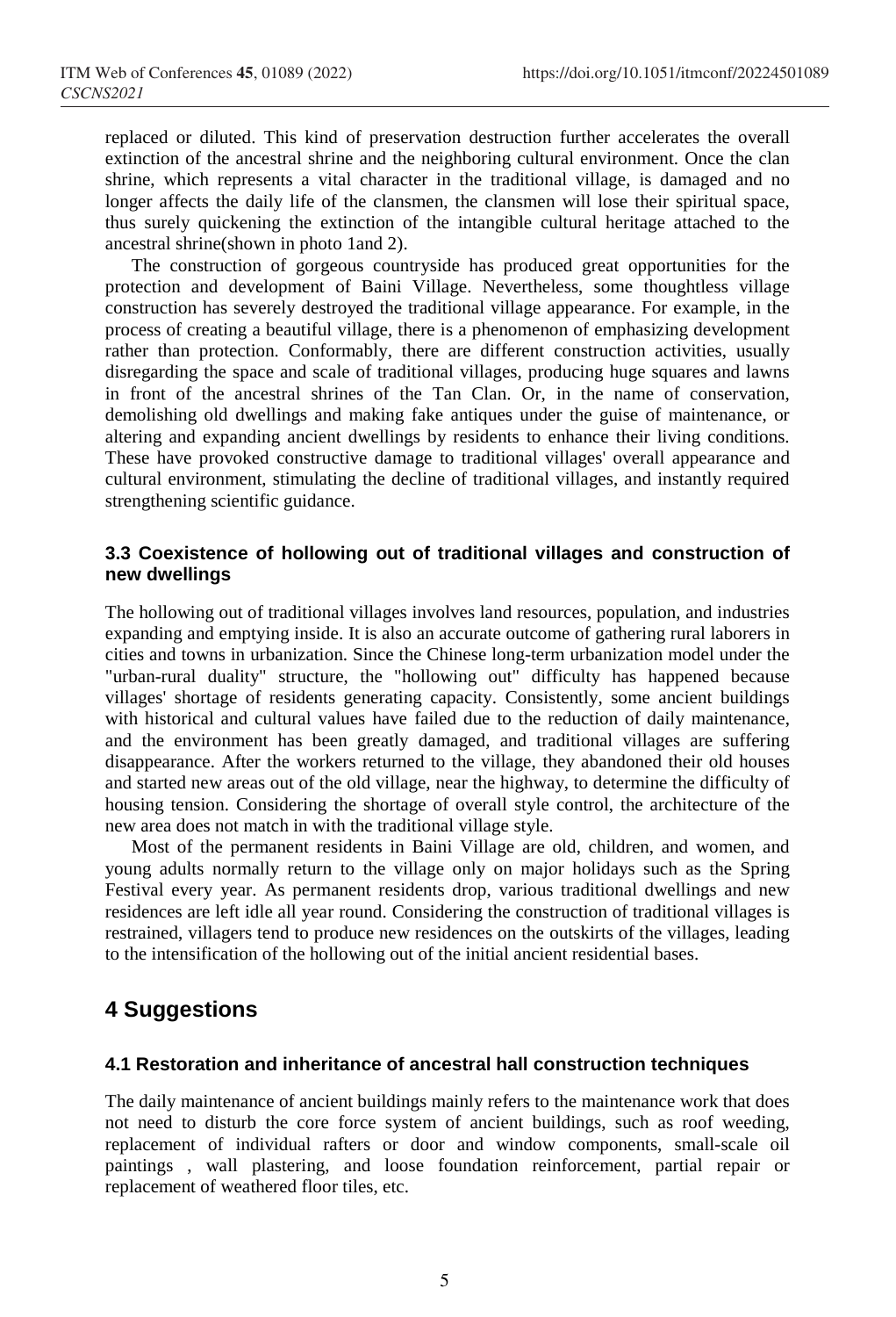First of all, by "using old materials", that is, using old wood to repair and strengthen the ancient buildings, to ensure that the original wooden components of the ancient buildings are used to the greatest extent. At the same time,use reinforcement as much as possible, and don't try to replace it with new materials or old materials that do not belong to the building.

Secondly, under the premise of not disturbing the cultural relics, modern scientific and technological means such as 3D laser scanning technology, pulsation testing technology, non-destructive testing and analysis technology can be used as auxiliary means for the maintenance of ancient buildings, so as to achieve more comprehensive and effective protection of ancient buildings.

In addition, on the basis of mastering the technological characteristics of the ancestral hall building in the early construction period, the maintenance and protection methods based on the traditional construction techniques should be adopted to make maximum use of the original building materials and structural system for repair and construction, so as to achieve the authenticity of materials, techniques and shapes. Meanwhile, through renovation, it will radiate the historical charm and reveal the cultural, scientific and artistic value of the ancestral hall building.

## **4.2 Integration of ancestral shrines and villages and continue the cultural lineage**

The revitalization of rural culture is the soul of rural revitalization strategy and the endogenous driving force to improve comprehensive rural revitalization. A complete traditional village comprises a single building and several building groups, and the historical and cultural information contained therein cannot be artificially separated. Ancestral shrines and traditional villages are interdependent and play a fairly significant position in strengthening the continuity of rural culture.

In the protection and revitalization of traditional villages, it is required to drop the former protection mode of emphasizing the single entity but not the group and insist on combining ancestral shrines and villages to sustain the cultural lineage together. The special cultural significance of ancestral shrines in traditional villages in southeastern Hubei determines that the revitalization of rural culture in this region should be based on ancestral shrines. By advancing the functional layout of traditional villages and forming new patterns of rural culture, Baini Village should enhance the grassroots public cultural service system under the daily needs of villagers, relying on the ancestral shrines of the Tan Clan. Functional spaces such as the 4:30 school, daycare center, village cultural station, and farmhouse bookstore further enhance the construction of rural public service facilities. Through the interaction between urban and rural areas, multiple species of study tour exchange activities for primary and secondary school students are operated periodically to implement powerful impetus for the rural revitalization of Baini Village and reveal the new atmosphere of local rural civilization, to produce a harmonious social relationship of urbanrural integration.

#### **4.3 Integration of the old and the new, and symbiosis of the field**

Unlike the close community relationship in a traditional rural society that gives the overall village planning, the construction of modern villages lacks unified planning control. Families largely decide the location of residential bases under their financial resources and preferences. Considering the distinct orientations of the houses, the front and back of the houses are uneven, indicating the features of scattered, chaotic, and small, and the intensive utilization rate of the village land is not high. Because of the shortage of suitable control mechanisms, villagers extend the scope of their residential bases and expand to the